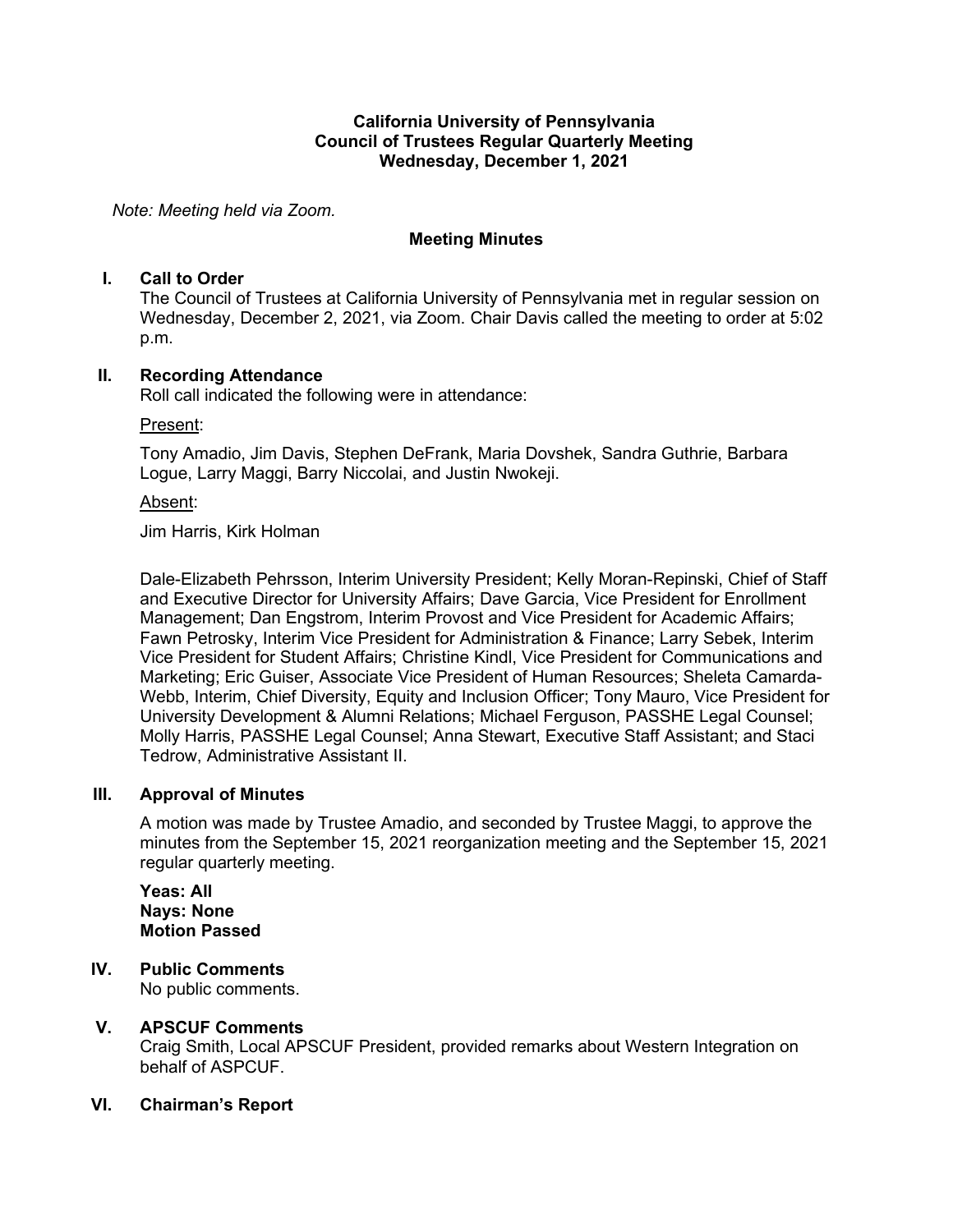Chairman Davis welcomed the new members, Barbara Logue and Kirk Holman. Chairman Davis offered well wishes to Trustee Holman as he is ill. Chairman Davis congratulated Trustee Maria Dovshek on her upcoming graduation and wishes her success. He thanked her on behalf of everyone for her commitment and hard work serving on the Council of Trustees and being a great advocate for students.

#### **VII. PACT Update**

Trustee DeFrank provided a PACT update. PACT Conference is scheduled for March 24- 25, 2022, in Hershey, PA.

#### **VIII. University President's Report**

Interim President Pehrsson welcomed the new trustee members. She thanked Trustee Dovshek for her service and her solid steadfast voice for students and wished her well.

#### **A. Resolution for Roberta (Robin) M. Betza (Action Item)**

A motion was made by Trustee DeFrank to adopt a resolution in recognition of Trustee Robin Betza. The motion was seconded by Trustee Niccolai. A roll call vote was taken.

**Yeas: All Nays: None Motion Passed**

#### **B. Resolution for Sean T. Logue (Action Item)**

A motion was made by Trustee Amadio to adopt a resolution in recognition of Trustee Sean Logue. The motion was seconded by Trustee Maggi. A roll call vote was taken.

**Yeas: All Nays: None Motion Passed**

Interim President Pehrsson gave her report discussing the following:

- New Student Trustee
- Points of Pride
- Princeton Review
- Leadership updates
- New PennWest logo reveal

## **IX. Committee Reports**

#### **A. Academic Affairs – Sandra Guthrie**

#### **1. Quarterly Update**

Interim Provost Engstrom introduced Doug Hoover, Dean of Library Services and Undergraduate Research, Jill Loop, Executive Director of Student Outreach and Success, and Brenda Fredette, Dean of Eberly College of Science & Technology.

Doug Hoover gave reported the following:

- History of the library
- Library Services
- Faculty/staff
- Institutional Research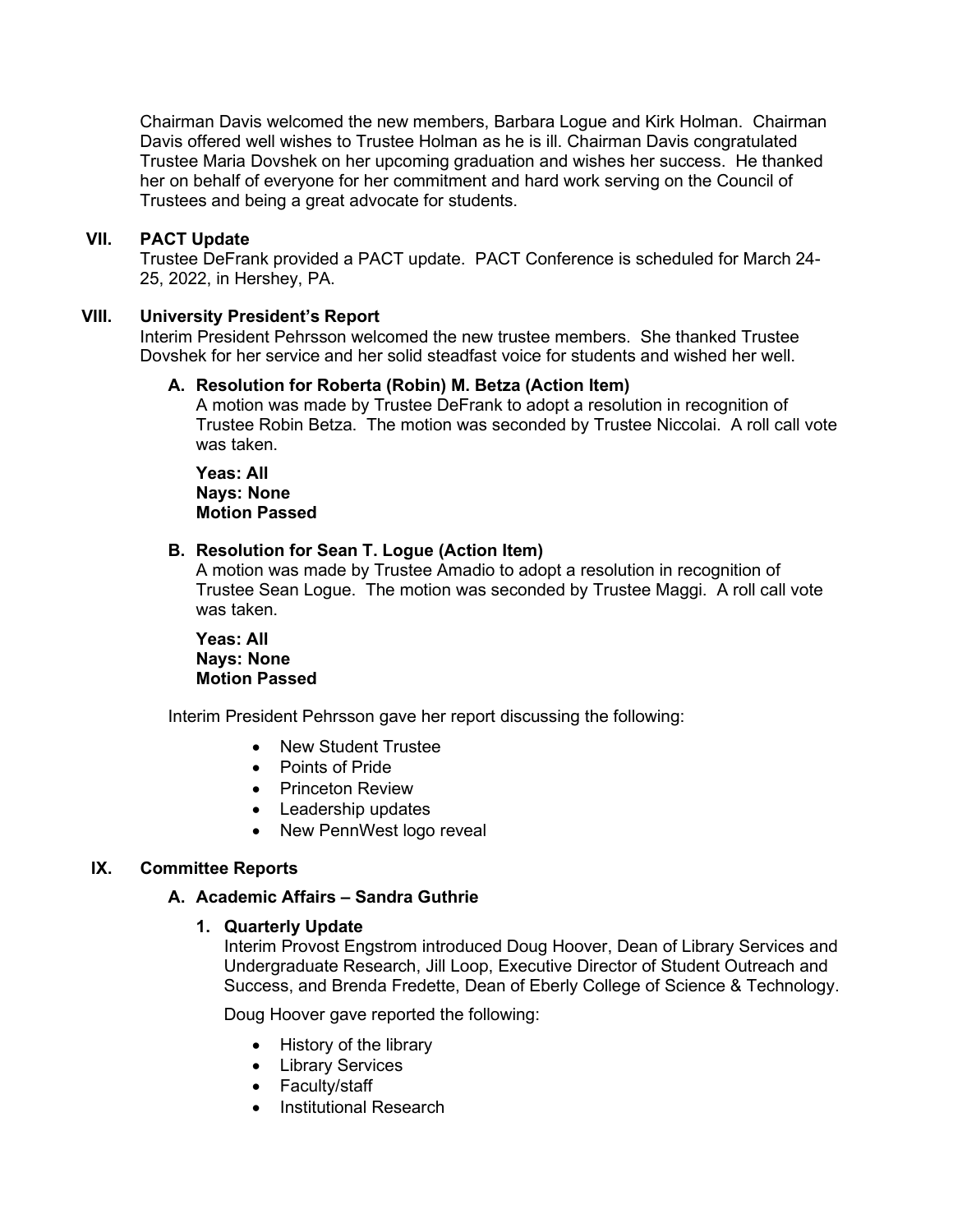- Print Center
- University Catalog
- Banner

## **B. Enrollment Management – Tony Amadio**

## **1. Quarterly Update**

Vice President Garcia reported on the following:

- Fall 2022 Freshman Enrollment Update Increase in applications, deposits and admissions.
- ReUp Program -
- Education Alliance New program that fosters partnerships with businesses that gives the partnership employees a 20% tuition discount
- Transfer Students Update
- Department Update

Vice President Garcia also spoke about Cal U's Campus Closet that was featured in the Pittsburgh Post-Gazette, the Career and Professional Development Center has a "College to Career" podcast, and a proclamation was signed at the 48<sup>th</sup> Annual Veterans Luncheon planned by our Veterans Affairs office.

## **C. Administration and Finance – Larry Maggi**

Interim Vice President Petrosky introduced Vicki Raivitich and Jared Clark that gave a report on the independent audit results.

## **1. Review of Annual Financial Statements (Action Item)**

A motion was made by Trustee Maggi, and seconded by Trustee Amadio, to approve the Annual Financial Statements. A roll call vote was taken.

**Yeas: All Nays: None Motion Passed**

## **2. Quarterly Contracts and Purchases**

Interim Vice President Petrosky provided an update on Quarterly Contracts and Purchases for the period of July 21, 2021 through October 20, 2021. A total of \$4,925,080.20 was negotiated and/or awarded by the University.

## **3. University Budget Update**

Interim Vice President Petrosky provided a University Educational and General Budget Update including original budget and projected year-end budget.

## **4. Quarterly Update**

Interim Vice President Petrosky reported on the following quarterly projects: New Science Complex, Manderino Library Relocations, Residence Hall B, Parking Garage Repair, Roofing Projects, and Demolition Schedule.

## **D. Student Affairs – Justin Nwokeji**

# **1. Quarterly Update**

Interim Vice President Sebek introduced Associate Director, End Violence Center, Nancy Skobel. The End Violence Center offers prevention,